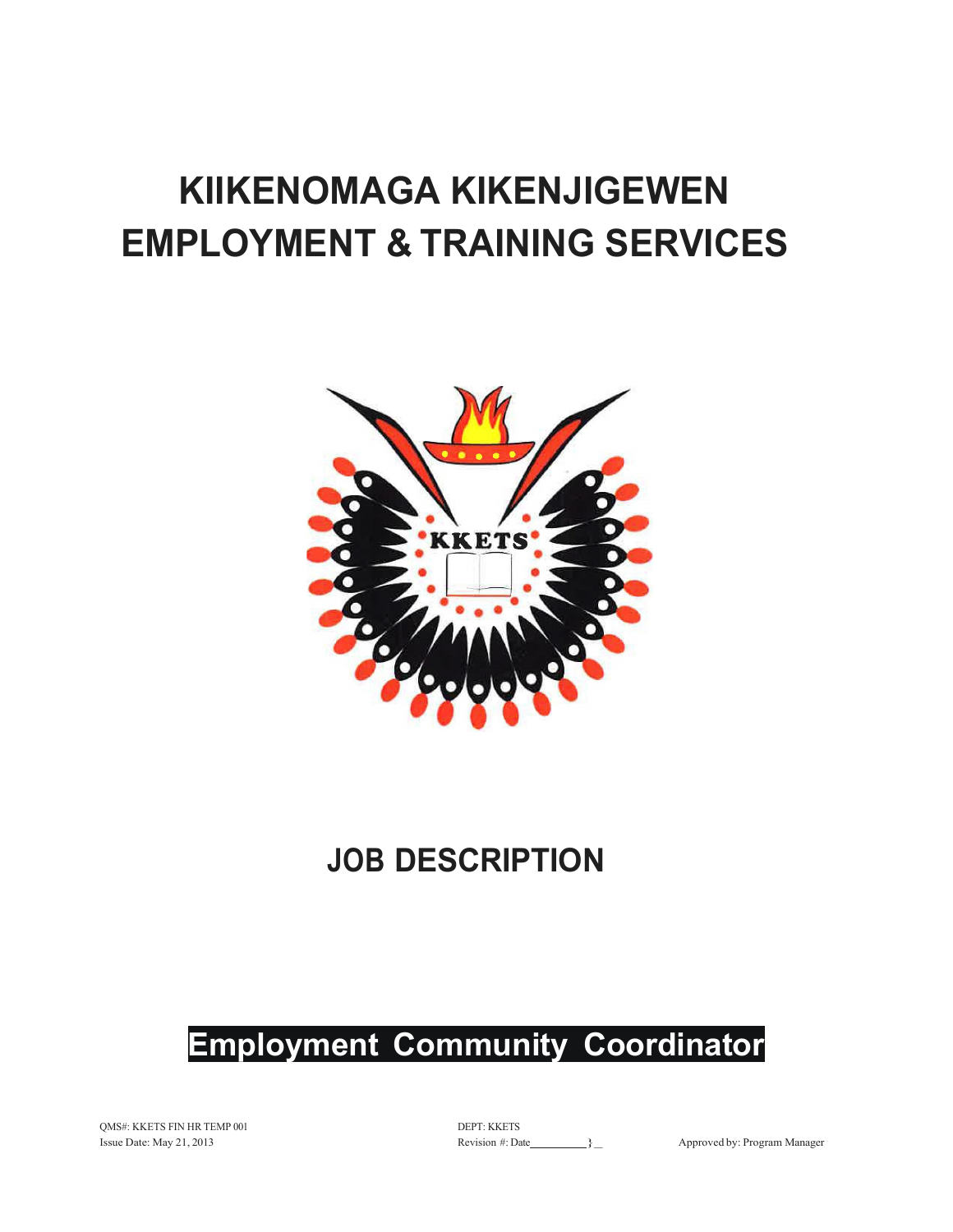#### **Purpose**

The Employment Community Coordinator (ECC) assists the First Nation in the development of training and employment initiatives by accessing program funding to enhance the employment situation of the community and its members.

#### **Scope**

The Employment Community Coordinator shall assist their community membership with the employment and training strategies as set out by the KKETS ISETS Program. The Coordinator will implement programming that enhances the community situation pertaining to employment and training, and will liaise on behalf of their community members to the KKETS office regarding assistance provided to their clients as well as the status of clients served. The Officer will also establish and maintain such partnerships with the community, and Indigenous organizations.

The Employment Community Coordinator is responsible to facilitate the program objectives as they pertain to clients, including planning, employment counselling, career development, support to trainees, and promoting employment in order to secure opportunities for First Nation members.

The Employment Community Coordinator will ensure that all operations are conducted in a respectful and responsible way, ensuring that all decisions and actions meet the relevant legislation, policies, and procedures.

#### **Reporting.to**

#### The KKETS ECC Manager.

**Education** 

Minimum high school diploma; University or College degree/diploma preferred

# **Professional Designation**

#### None required

#### **Previous Experience**

- A minimum of 2 years in the Human resources field if no Post-secondary degree/diploma
- Budget development and monitoring
- Career counseling

#### **Knowledge, Skills, and Abilities**

- Knowledge of relevant legislation and programming
- Knowledge of KKETS policies and procedures
- Understanding of Matawa First Nations Management and KKETS
- Understanding of the Matawa region and the member First Nation communities
- Understanding of Human Resources and Skills Development Canada and Employment Insurance
- Mathematical reasoning
- Proven negotiating skills
- Strong interview and assessment skills
- Ability to speak and understand Ojibway, Cree and/or Oji-Cree would be an asset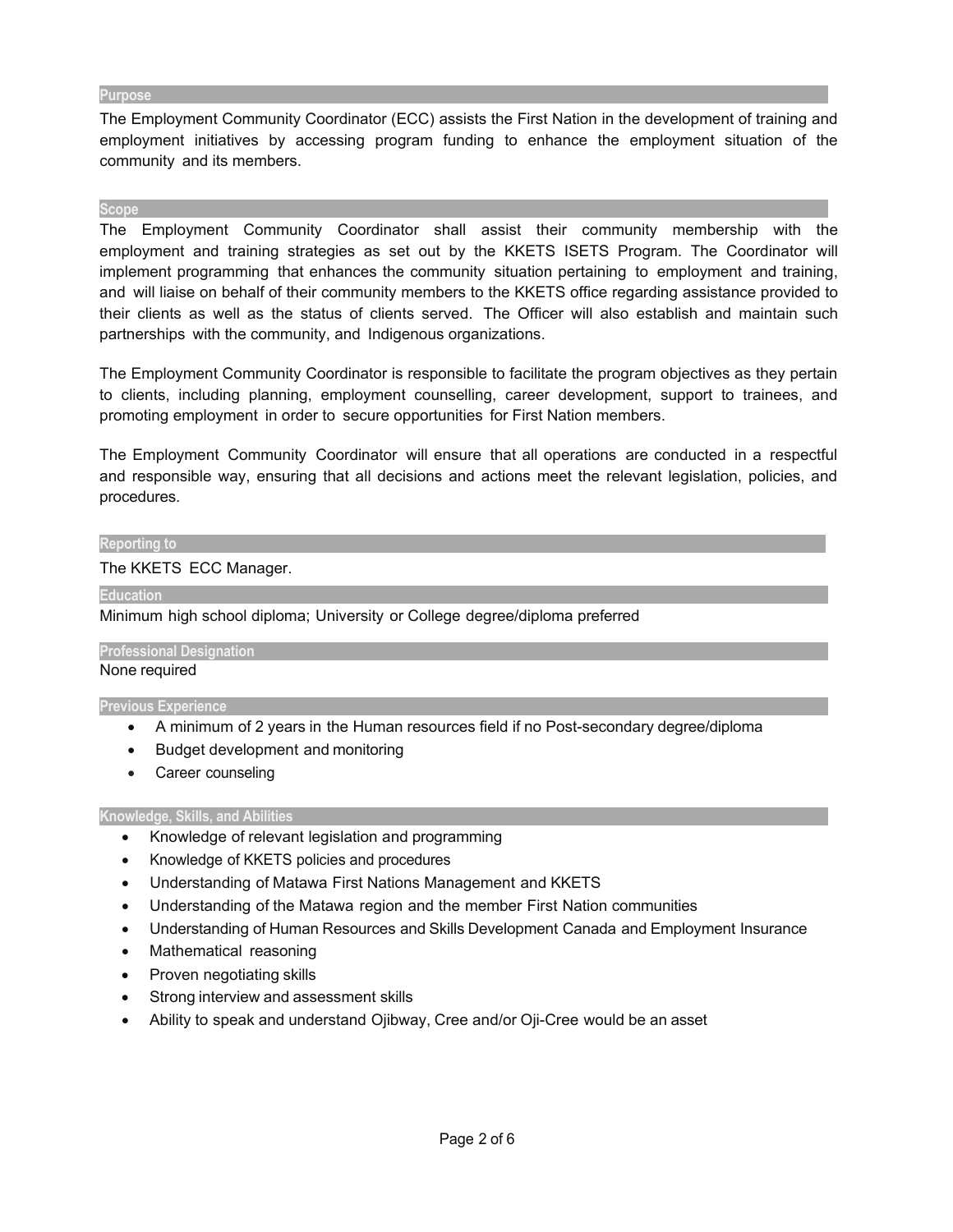#### **Proficiency in Computer Use**

- Word processing
- **Spreadsheets**
- Databases
- **Email**
- Internet

### **Personal Characteristics**

- **Ethics:** Understand ethical behaviour and business practices and ensure own behaviour and the behaviour of others is consistent with these standards and aligns with the values of the organization
- **Confidentiality:** Maintain strict confidentiality both inside and outside of the workplace
- **Relationships:** Establish and maintain positive working relationships with others both internally and externally to achieve the goals of the organization
- **Communication:** Speak, listen and write in a clear, thorough and timely manner using appropriate and effective communication tools and techniques
- **Client focus:** Anticipate, understand, and respond to the needs of internal and external clients to meet or exceed their expectations within the organizational parameters
- **Teamwork:** Work cooperatively and effectively with others to set goals, resolve problems, and make decisions that enhance organizational effectiveness
- **Decision making:** Assess situations to determine the importance, urgency and risks, and make clear decisions which are timely and in the best interests of the organization
- **Leading:** Positively influence others to achieve results that are in the best interests of the organization
- **Organization:** Set priorities, develop a work schedule, monitor progress towards goals, and track details, data, information and activities
- **Planning:** Determine strategies to move the organization forward, set goals, create and implement action plans, and evaluate the process and results
- **Problem solving:** Assess problem situations to identify causes, gather and process relevant information, generate possible solutions, and make recommendations and/or resolve the problem, often using creativity and innovative thinking
- **Energy:** Bring energy and enthusiasm to the workplace
- **Flexibility:** Adapt to changing scenarios and stimuli
- **Quality:** Focus on details and ensure all work is of a high standard of quality
- **Results:** Focus on achieving desired outcomes of all tasks undertaken
- **Accountability:** Be reliable, dependable, and accountable for personal actions
- **Coaching:** Coach and mentor others to help them develop both professionally and personally
- **Professional development:** Be driven to continuously improve professional knowledge and skills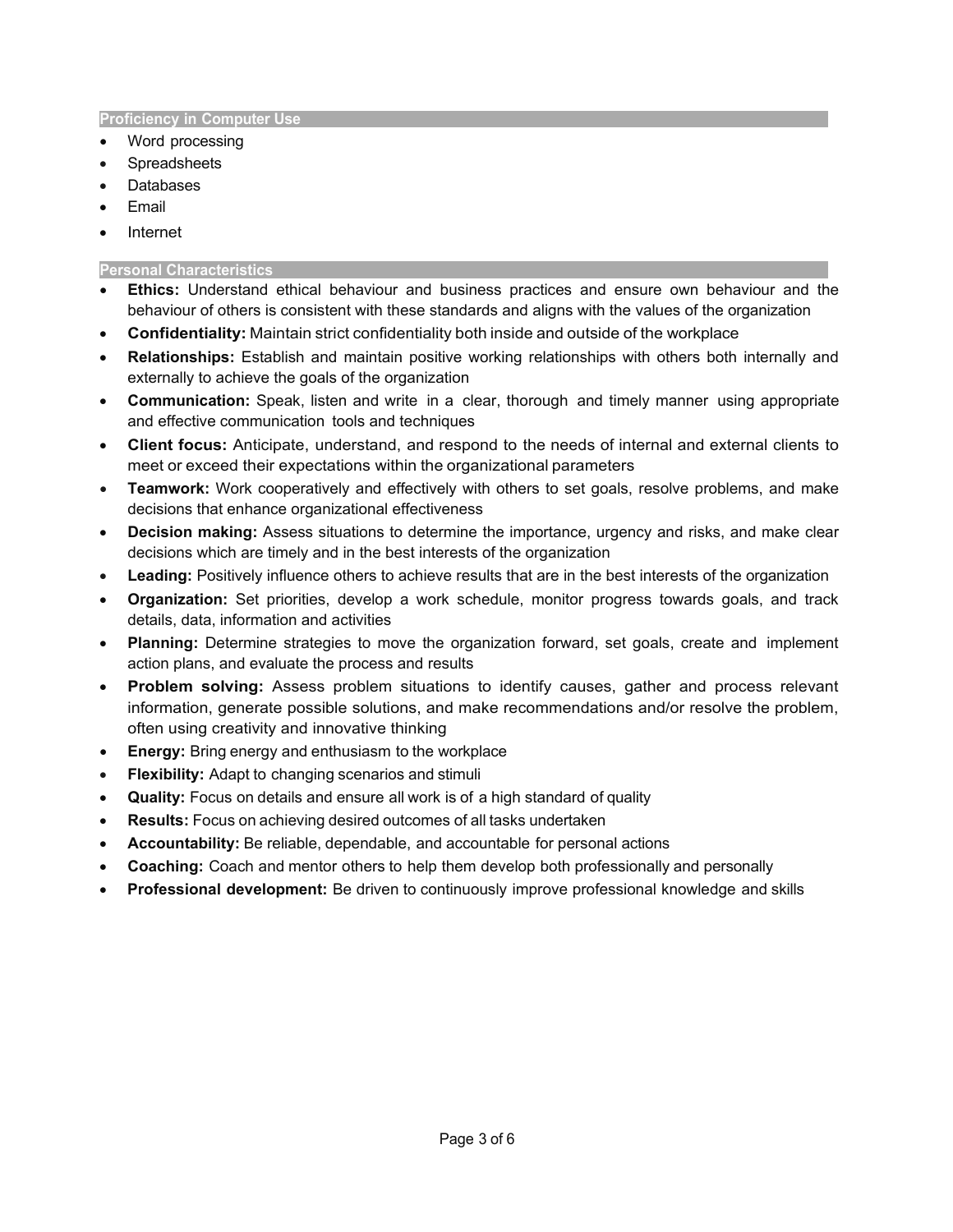#### Working Conditions

- The employee may have to travel throughout the region to various communities, during various weather conditions
- The employee may have to lift, carry, and manage various equipment and supplies
- The employee may have to spend long hours sitting to use computer or office equipment, or to attend meetings
- The employee may be required to work in an environment that is busy and noisy, with frequent interruptions and distractions
- The employee may be required to manage multiple tasks and projects at one time
- The employee may be required to work odd or long hours under stressful conditions at certain times to complete special requests or projects

#### Primary Duties and Responsibilities

# **PLAN THE PROGRAM**

- Plan the delivery of the program and activities in accordance with the mission and the goals of the **KKETS**
- Develop new initiatives to support the strategic direction of the organization
- Develop and implement long-term goals and objectives to achieve the successful outcome of the program
- Develop a program evaluation framework to assess the strengths of the program and to identify areas for improvement
- Develop funding proposals for the program to ensure the continuous delivery of services

# **ORGANIZE THE PROGRAM**

- Ensure that program activities operate within the policies and procedures of KKETS
- Ensure that program activities comply with all relevant legislation and professional standards
- Supervise training projects as assigned by KKETS
- To retain knowledge of employment and training programs and functions as they pertain to the First Nation membership
- Gather and compile information as it relates to employment and training

#### **LEAD THE PROGRAM**

- Communicate with clients and other stakeholders, including but not limited to the First Nation and outside agencies, to gain community support for the program and to solicit input to improve the program
- Liaise with other organization staff and Employment Community Coordinators to ensure effective and efficient program delivery
- Coordinate the delivery of services among different program activities, and other applicable programs, to increase effectiveness and efficiency
- Provide mentoring and tutoring activities of the training projects where applicable
- Administer and interpret tests designed to determine the interests, aptitudes and abilities of a client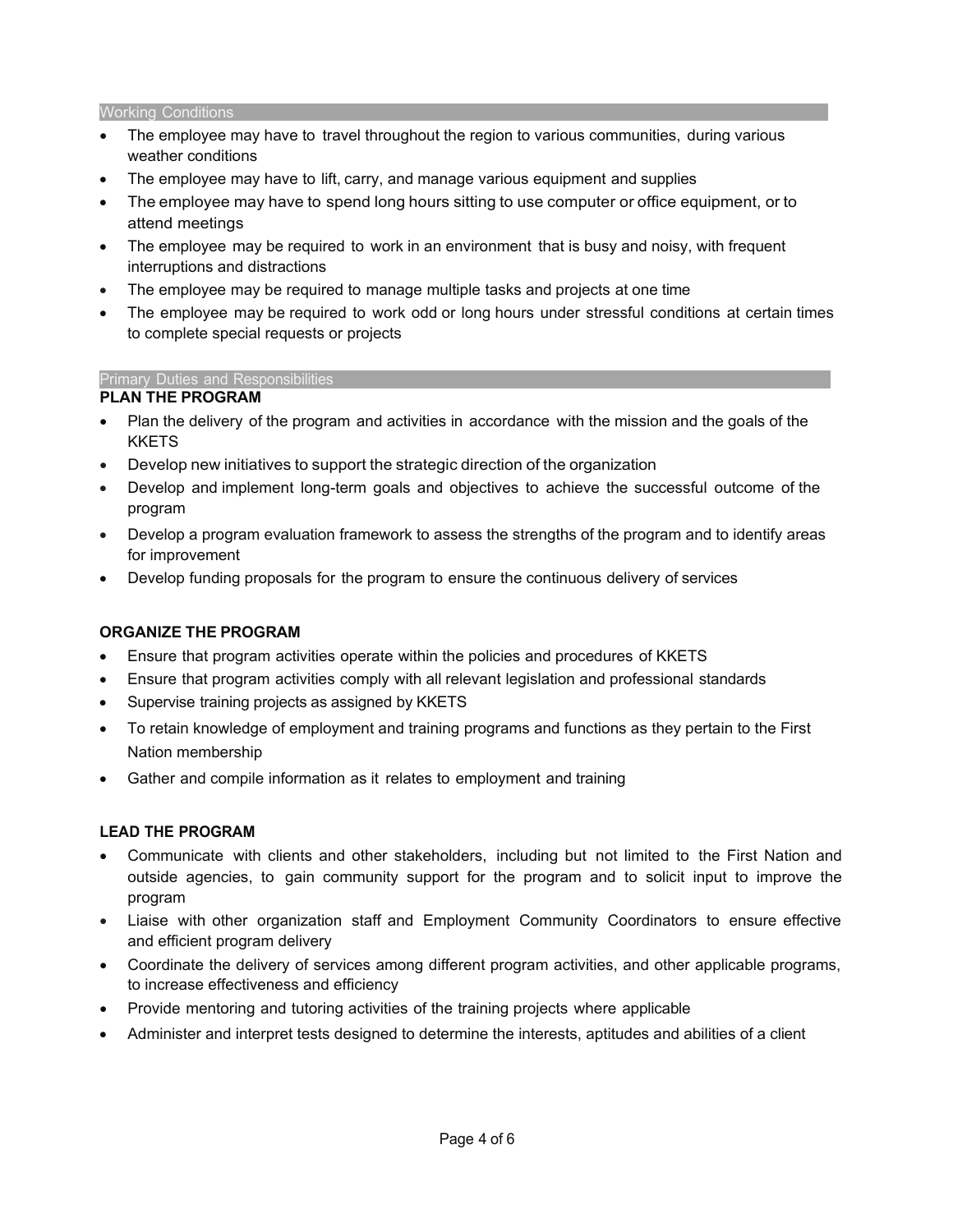- Identify barriers to employment and assist clients with such matters as job readiness skills, job search strategies, writing resumes and preparing for job interviews
- Keep community members informed of potential employers, and/or employment opportunities
- Refer suitable workers when there is a job opening with any of the employers in the community or outside of the community
- Assist individuals with job applications, Employment Insurance applications, and training applications
- Perform regular workshops geared towards employment and training needs (i.e. resume writing and interview skills)

# **CONTROLTHE PROGRAM**

- Write reports on the program for KKETS (adhering to scheduled deadlines)
- Communicate with KKETS as outlined in the funding agreement
- Monitor the program activities on a regular basis and conduct an annual evaluation
- Report evaluation findings to KKETS and recommend changes to enhance the program, as appropriate
- Assess clientele and recruit based on eligibility
- Maintain client data for all clients and ensure all necessary forms are completed

Applicants must be "fully vaccinated" against COVID-19. (In Ontario, a "fully vaccinated individual" is defined as one who has received the required number of doses as outlined by Health Canada and they have received their final dose of the COVID-19 vaccine at least 14 days ago.) Must provide Health Canada's proof of vaccination (vaccine receipt or enhanced vaccine certificate).

# **OTHER**

Perform other duties as required